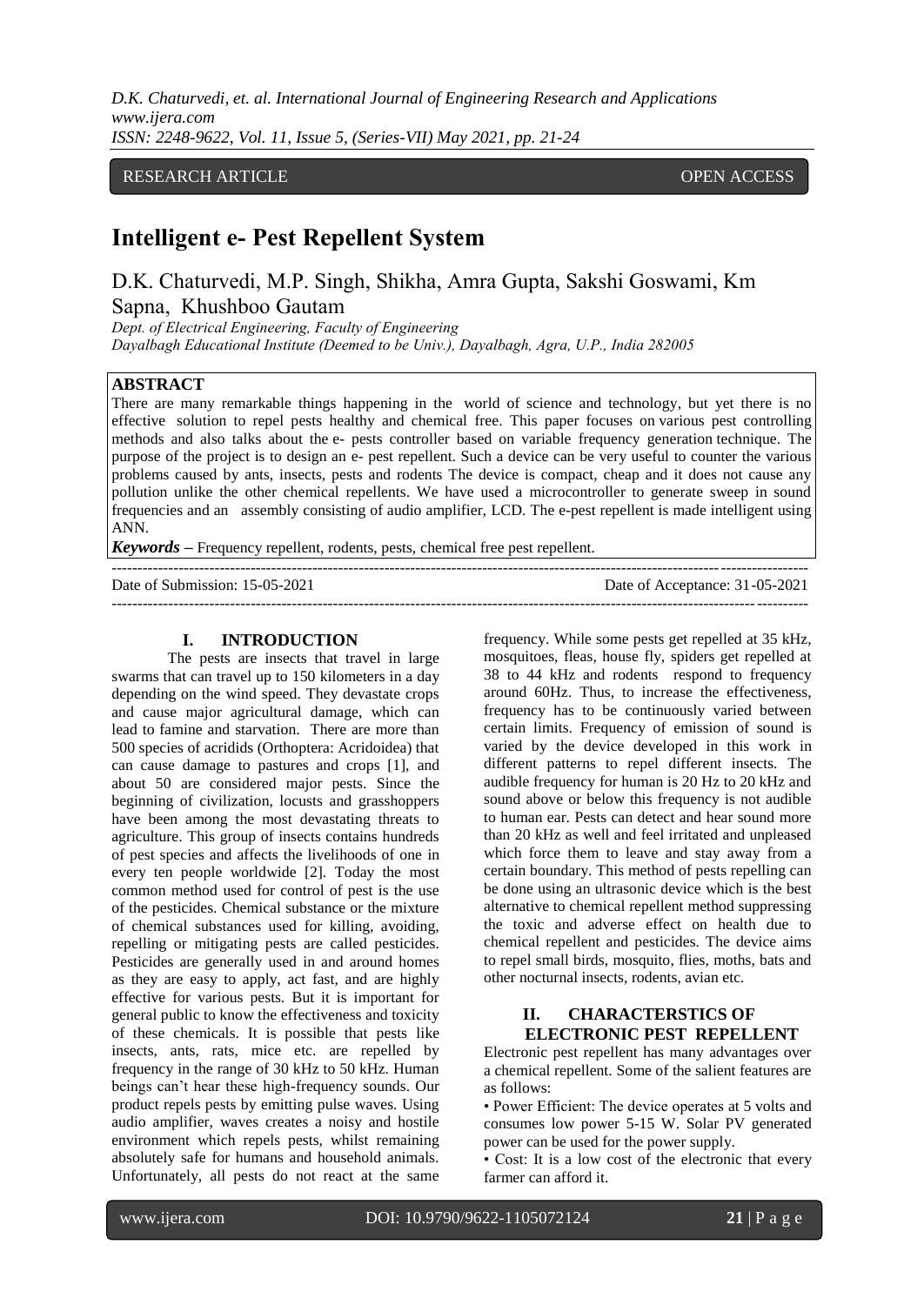• Compactness: The device uses few IC's and other electronic components and can be packed compactly so that its size becomes small and can be kept anywhere.

• Power Indication: A led on the device shows the power indication which help the user to easily identify whether the device is working or not.

• Simple and Elegant Circuit Design: The circuit can be simply made so that mass production can be easily done. Also in case of damage the device can be repaired easily.

• No Harm and No Toxicity: It doesn't produce any smoke, gases or chemical effect. Even the sound is not audible to human ear. So it is totally harmless.

#### **III. PROBLEM FORMULATION**

Pest damage is a major limiting factor for global food production. Animal pests destroy 8– 15% of global wheat, rice, maize, potato, soybean, and cotton production (Oerke, 2005) and cause more than US\$30 billion damage in the United States each year (Pimentel et al., 2005). According to a study by the Associated Chambers of Commerce and Industry of India, annual crop losses due to pests and diseases amount to Rs.50,000 crore (\$500 billion), which is significant in a country where at least 200 million Indians go to bed hungry every night. The value of plant science is therefore huge.

The largest recent grasshopper and locust outbreaks from 2003 to 2005 (13million ha, US \$500million), large outbreaks of *Chortoicetes Terminifera* in eastern Australia in 2010 (1.1 million ha, US \$50 million) and in Wyoming (2.4 million ha, US \$7.4 million and 2013 to 2016 (2.3 million ha, US \$37 million).There were also large-scale infestations in Eurasia of the Italian locust *Calliptamusitalicus*in 2000 (Kazakhstan; 8.1 million ha, US\$23 million) and of the Italian locust with some Moroccan locusts, *Dociostaurusmoroccanus,* in 2014 (the Caucasus and central Asia; 6.7 million ha) [3].

It was estimated that the 1984 plague of the Australian plaque locust, of *Chortoicetes Terminifera* , would have caused US\$84 million damage if it had not been controlled [4]. In North America, ever year, grasshoppers destroy 21-23% of rangeland vegetation, causing US \$1.25 billion in monetary losses. Brader et al. [5] reported that, in Africa in 2004, the desert locust caused crop losses of >80% in Burkina Faso, Mali and Mauritania, with 8 million people affected and many households requiring food aid. Losses to crops and pastures are much disrupted and lead to further affects such as having to sell animals at low prices to meet the subsistence needs of households. Furthermore, the negative income shock may have a long term impact on systems[6, 11-14].

### **IV. NEED ANALYSIS**

Ibrahim et al. [7] aims to replace the chemical method and use of bio pesticide method with ultrasonic pest repelling system and he targeted it for rodents and insects mostly. It is eco-friendly and alternative means to chemical pesticides that prevent soil and air pollution. Authors [8] concluded that "The world's most dangerous animal is the mosquito," according to a BBC World Service health program as they carry of many harmful diseases like Malaria, Dengue Fever, Chikungunya, Lyme disease etc. Chemical repellent are used generally to repel mosquito which has a remarkable safety profile, but they are toxic against the skin & nervous system and also causes rashes, swelling, and eye irritation.

In paper [9] the electronic pest control device is a contribution of electronics engineers to agriculture. This reduces the loss to done by pest every year, encouraging the farmers to produce more food as farmer's income increases. This non chemical pest control method have been alternatively advocated as the best and efficient way to reduce pesticide contamination in our environment as it is also pesticides-free alternatives to raising food.

An electronic pest repellent is prudent alternative for chemical pesticides. These are electronic devices that generate either electromagnetic or ultra sound waves to repel insects and pests. Various studies show that these devices are indeed effective in repelling and eliminating a number of pests. Author [10] says insects respond to  $2 - 100$  kHz, can detect sounds from long distances (10 m or more) they need tympanic organs or eardrums (but not always). Thus, the author concluded the ultrasonic range for detection is better than the location of crops if the device is kept at the boundary and AI is used to control the frequency.

Imagining the quantity of chemical pesticides used by farmers, gardeners and households and the amount of environmental degradation caused by them is stressing and arouses concern. With farmers being aware and enthusiastic to take plant protection measures, replacing chemical pesticides with electronic pest repellents can be an effective pest surveillance service and a major sustainable agricultural approach.

### **V. DESIGN APPROACH**

A LM 380 used for audio power amplifier circuit to design the system capable of producing sound in the frequency range of 75 kHz. An appropriate frequency range speaker is used to transmit these sound waves. A separate PV solar power module is used to give power to the system.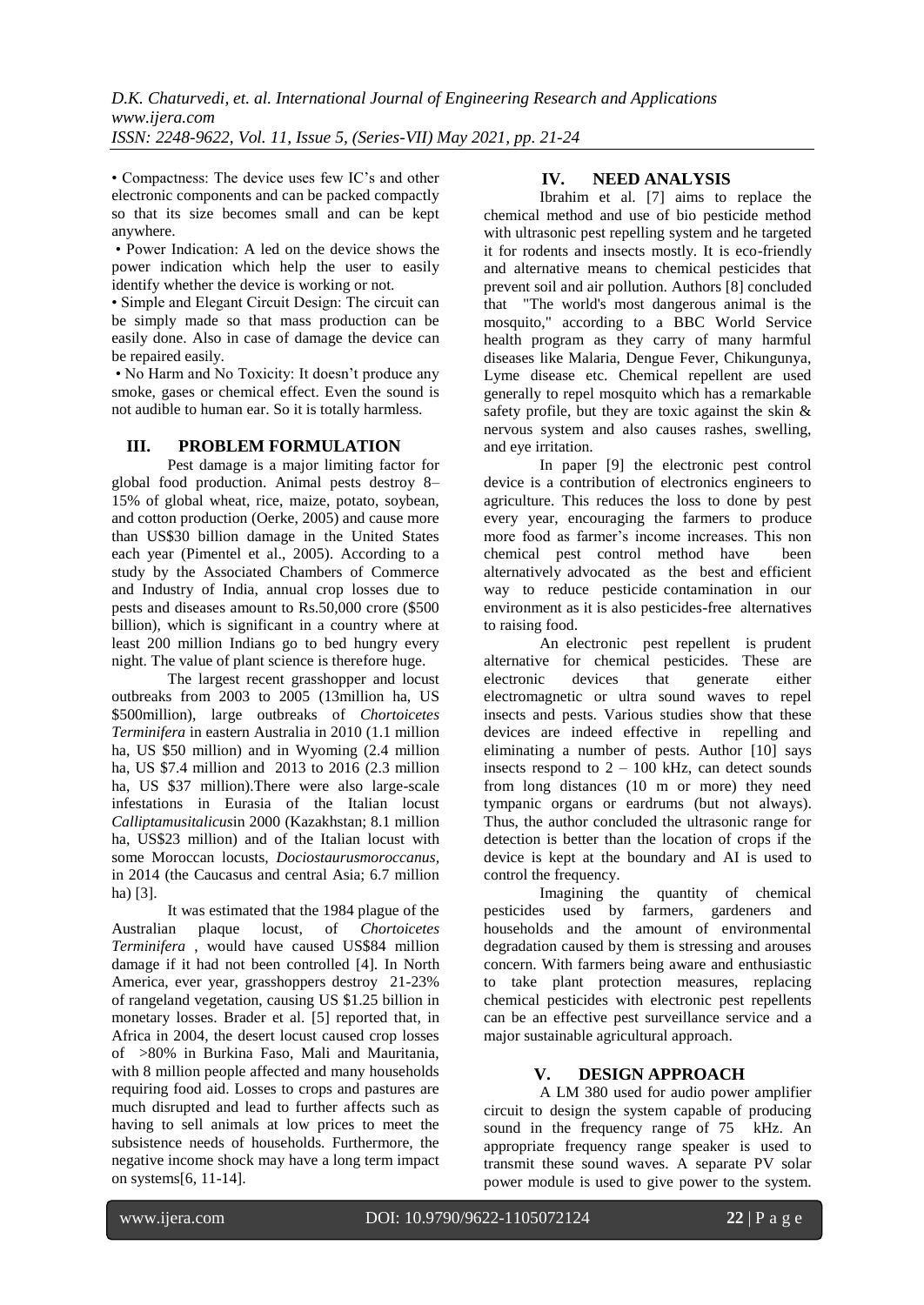*D.K. Chaturvedi, et. al. International Journal of Engineering Research and Applications www.ijera.com ISSN: 2248-9622, Vol. 11, Issue 5, (Series-VII) May 2021, pp. 21-24*

Atmega–16 microcontroller is used to produce the different patterns of frequencies which we require and a LCD – keyboard assembly to track and control this process. The Atmega-16 microcontroller is programmed so that it generates different patterns of frequency in different modes. A keyboard is also provided in the system, so that any of these different modes can be selected by the user. The block diagram of e-pest repellent is shown in Fig. 1. The hardware implementation is shown in Fig. 2.

#### **VI. PARTS & SPECIFICATION**

- 1. Arduino UNO
- 2. Buzzer, LCD
- 3. LM358 Op amp
- 4. Electrolytic Capacitor: 25V, 1000uF
- 5. Resistance 1K, 10K
- 6. DC Socket
- 7. AT mega 328 P
- 8. LM 7805
- 9. Header pins
- 10. Jumber wires, header wires
- 11. 1K POT
- 12. A Capacitor of 100uF
- 13. Battery 12V.

### **VII. INTELLIGENT E-PEST REPELLENT SYSTEM**

The e-pest repellent is made intelligent with the help of artificial neural network (ANN) as shown in Fig. 3. ANN is trained for the data collected from literature to repel different types of pests. ANN output is the signal amplitude, frequency, and duration to repel the pests. It is very effective as compared to the simple e-pest repellent.







**Fig. 2** Experimental set up of e-pest repellent system



#### **VIII. CONCLUSION**

As farmers feed the world, it is necessary to increase the crop production to a very high level and toxic free. The paper deals with the design and development of e-pest repellent system for protecting the crops of farmers. An extensive performance evaluation of e-pest repellent is done to determine the efficiency of the device on different pests and ANN is trained. The trained ANN is used for developing intelligent e-pest repellent system. The device can be utilized in agriculture by both small and large scale groups of farmers for the purpose of repelling pests. Saying goodbye to chemical method of pest control will be considered greater achievement now and in future. An effective electronic design for electronic pest control devices capable and successful enough of surmounting the present challenge of pest infestation and also settling the controversies surrounding the efficacy of such applications..

#### **REFERENCES**

- [1]. Centre Overseas Pest Res. 1982. The Locust and Grasshopper Agricultural Manual. London: Centre Overseas Pest Res.
- [2]. Latchininsky AV, Sword G, Sergeev M, Cigliano MM, Lecoq M. 2011. Locusts and grasshoppers: behavior, ecology, and biogeography. Psyche 2011:578327.
- [3]. Annual Review of Entomology-Locust and Grasshopper ManagementLong Zhang, Michel Lechoq, AlexandreLatchininsky and David Hunter
- [4]. Wright DE. 1986. Economic assessment of actual and potential damage to crops caused by the 1984 locust plague in south-eastern Australia. F. Environ. Manag. 23:293-308